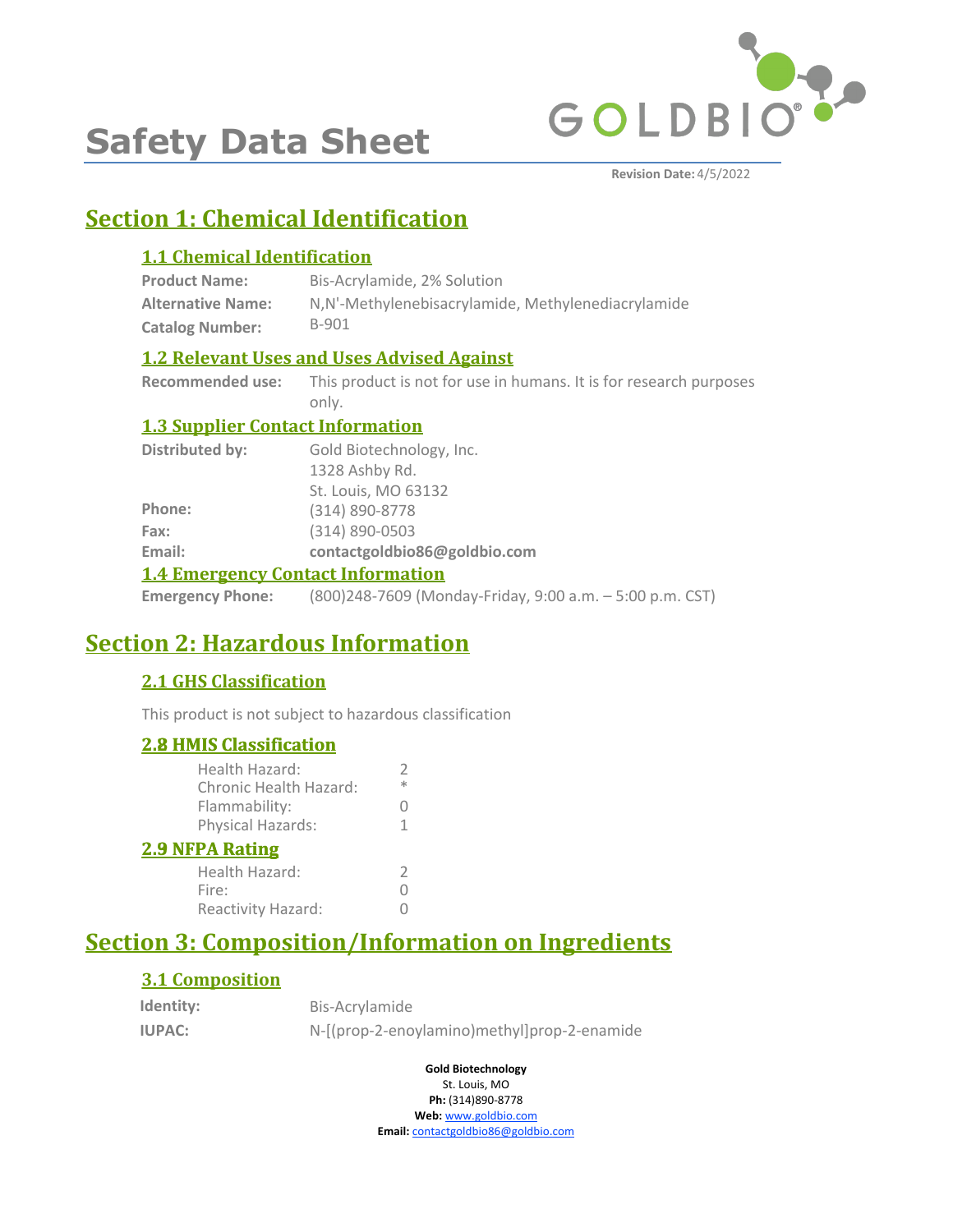| Synonyms:<br><b>CAS Number:</b><br><b>Molecular Formula:</b><br><b>Molecular Weight:</b> | N,N'-Methylenebisacrylamide, Methylenediacrylamide<br>110-26-9 [~2.0%]<br>$C_7H_{10}N_2O_2$<br>$154.17$ g/mol |
|------------------------------------------------------------------------------------------|---------------------------------------------------------------------------------------------------------------|
| Identity:                                                                                | Water                                                                                                         |
| <b>IUPAC:</b>                                                                            | oxidane                                                                                                       |
| Synonyms:                                                                                | Dihydrogen oxide                                                                                              |
| <b>CAS Number:</b>                                                                       | 7732-18-5 [>98%]                                                                                              |
| <b>Molecular Formula:</b>                                                                | H <sub>2</sub> O                                                                                              |
| <b>Molecular Weight:</b>                                                                 | 18.02                                                                                                         |

# **Section 4: First Aid Measures**

### **4.1 Detailed First Aid Measures**

| Inhalation:                | If breathed in, move person into fresh air. If not breathing, give<br>artificial respiration. Consult a physician.                                    |
|----------------------------|-------------------------------------------------------------------------------------------------------------------------------------------------------|
| Skin:                      | Immediately wash skin copiously with soap and water. Take victim<br>immediately to hospital. Consult a physician.                                     |
| Eye:                       | Immediately rinse out with water for at least 15 minutes. Assure<br>adequate flushing by separating the eyelids with fingers. Consult a<br>physician. |
| Ingestion:                 | Wash out mouth with water. Drink plenty of water. Consult a<br>physician. Never give anything by mouth to an unconscious person.                      |
| <b>Notes to Physician:</b> | Treat symptomatically and supportively.                                                                                                               |

### **4.2 Most Important Symptoms And Effects, Either Acute Or Delayed**

The most important known symptoms and effects are described in the labeling (see section2). And /or in section 11.

### **4.3 Indication of immediate medical attention and special treatment needed**

Not available

# **Section 5: Fire Fighting Measures**

### **5.1 Conditions of flammability:**

Not flammable or combustible.

#### **5.2 Suitable extinguishing media:**

Use water spray, alcohol-resistant foam, dry chemical or carbon dioxide.

#### **5.3 Specific hazards arising from the chemical**

During a fire, highly toxic gases may be generated by thermal decomposition or combustion –Carbon oxides, Nitrogen oxides (NOx)

**5.4 Specific protective actions for fire-fighters:**

**Gold Biotechnology** St. Louis, MO

**Ph:** (314)890-8778 **Web:** www.goldbio.com **Email:** contactgoldbio86@goldbio.com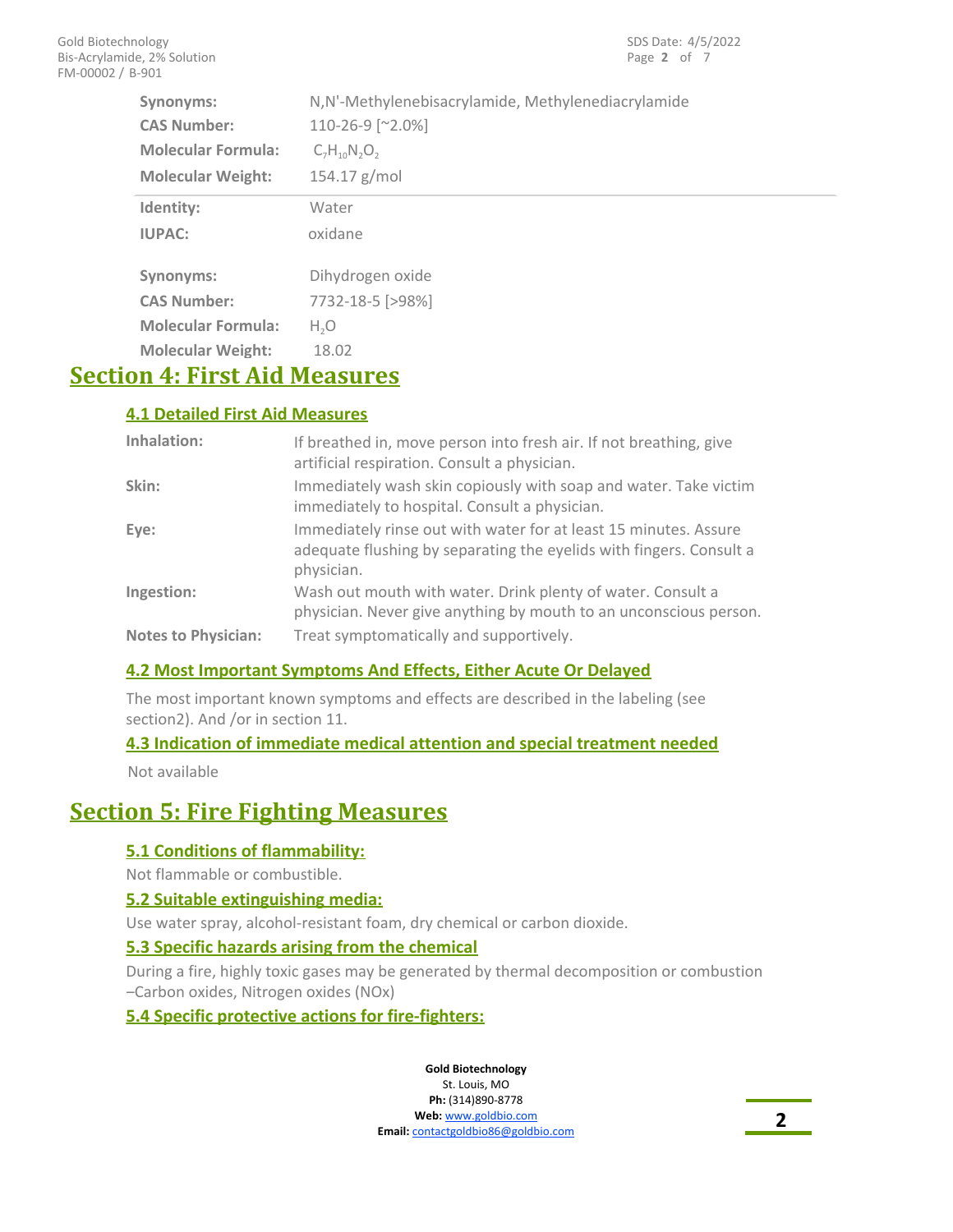Wear self-contained breathing apparatus and protective clothing to prevent contact with skin and eyes.

# **Section 6: Accidental Release Measures**

#### **6.1 Personal precautions, protective equipment and emergency procedures:**

Use personal protective equipment. Avoid breathing vapors, mist or gas. Ensure adequate ventilation.

#### **6.2 Environmental precautions:**

Do not let product enter drains.

#### **6.3 Methods and materials for containment and cleaning up:**

Soak up with absorbent material, discard.

# **Section 7: Handling and Storage**

### **7.1 Precautions for safe handling:**

Always wear personal protective equipment (PPE, see section 8).

### **7.2 Conditions for safe storage, including and incompatibilities:**

Keep container tightly closed.

Store at 4°C.

# **Section 8: Exposure Controls / Personal Protection**

### **8.1 Control Parameters:**

Contains no substances with occupational exposure limit values.

### **8.2: Appropriate engineering controls:**

Contains no substances with occupational exposure limit values.

### **8.3 Personal Protective Equipment (PPE):**

**Eye/Face Protection:** Safety glasses with side-shields conforming to EN166. Use equipment for eye protection tested and approved under appropriate government standards such as NIOSH (US) or EN 166(EU).

**Skin Protection:** Handle with gloves. Gloves must be inspected prior to use. Use proper glove removal technique - without touching outer surface of glove - to avoid skin contact with this product. Dispose of contaminated gloves after use in accordance with applicable laws and good laboratory practices. Wash and dry hands. The type of protective equipment must be selected according to the concentration and amount of the dangerous substance at the specific workplace.

**Respiratory Protection:** Where risk assessment shows air-purifying respirators are appropriate use a full-face particle respirator type N100 (US) or type P3 (EN 143) respirator cartridges as a backup to engineering controls. If the respirator is the sole means of protection, use a full-face supplied air respirator. Use respirators and components tested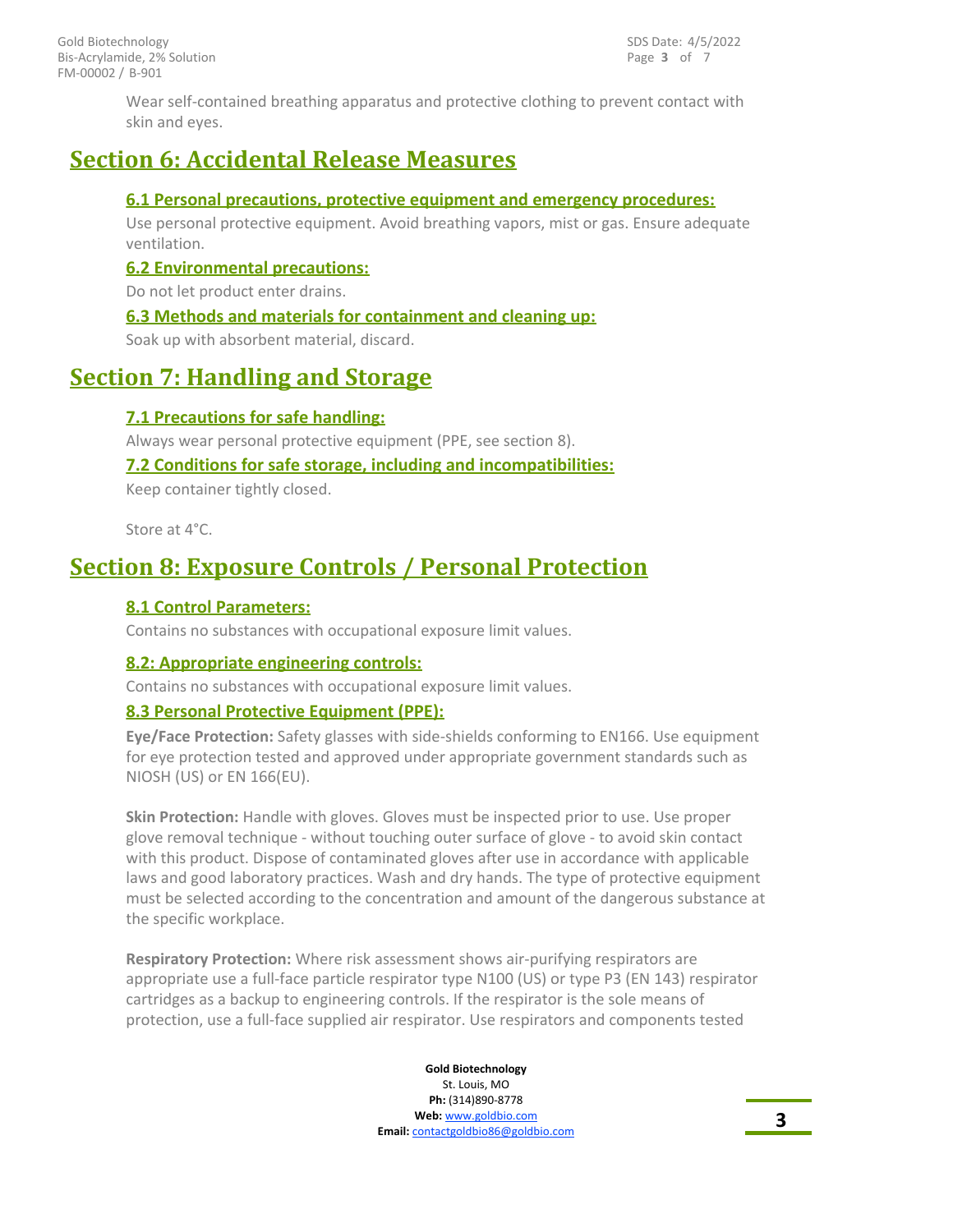and approved under appropriate government standards such as NIOSH (US) or CEN (EU).

**Other Protective Clothing or Equipment:** Wear appropriate protective clothing to prevent exposure.

# **Section 9: Physical and Chemical Properties**

### **9.1 General chemical and physical properties**

| Appearance:                                      | Liquid         |
|--------------------------------------------------|----------------|
| Odor:                                            | Odorless       |
| <b>Odor Threshold:</b>                           | Not Available  |
| pH:                                              | Not Available  |
| <b>Melting Point:</b>                            | Not Available  |
| <b>Freezing Point:</b>                           | $0^{\circ}$ C  |
| <b>Boiling Point/Range:</b>                      | Not Available  |
| <b>Flash Point:</b>                              | Not Available  |
| <b>Evaporation Rate:</b>                         | Not Available  |
| Lower Explosion Limit: Not Available             |                |
| <b>Upper Explosion Limit: Not Available</b>      |                |
| <b>Vapor Pressure:</b>                           | 23 hPa at 20°C |
| <b>Vapor Density:</b>                            | Not Available  |
| <b>Relative Density:</b>                         | Not Available  |
| Solubility:                                      | Not Available  |
| <b>Partition Coefficient</b><br>n-octanol/water: | Not Available  |
| <b>Auto-Ignition</b><br>Temperature:             | Not Available  |
| Decomposition<br>Temperature:                    | Not Available  |
| <b>Viscosity:</b>                                | Not Available  |

# **Section 10: Stability and Reactivity Data**

#### **10.1 Reactivity:**

Not available **10.2 Chemical Stability:** Stable under recommended storage conditions.

#### **10.3 Possibility of hazardous reactions:**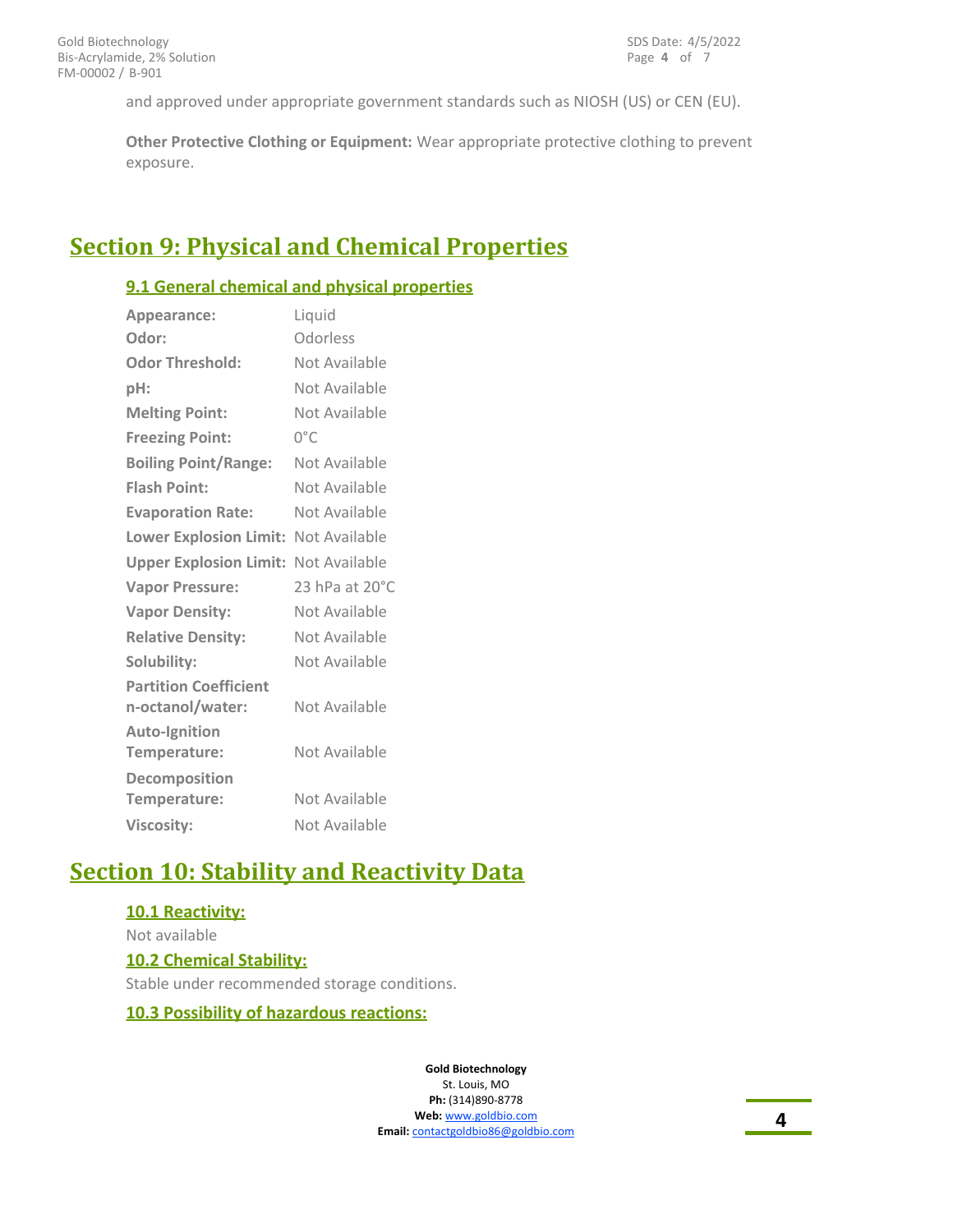FM-00002 / B-901 Gold Biotechnology Bis-Acrylamide, 2% Solution

Not available.

#### **10.4 Conditions to avoid:**

Incompatible materials.

#### **10.5 Incompatible materials:**

Strong oxidizing agents.

#### **10.6 Hazardous decomposition products:**

Hazardous decomposition products formed under fire conditions. - Carbon oxides, Nitrogen oxides (NOx)

# **Section 11: Toxicological Information**

#### **11.1 Toxicological effects**

**Acute toxicity:**

**Skin corrosion/irritation:**

Not available.

#### **Respitory or skin sensitization:**

Not available.

**Germ cell mutagenicity:**

Not available.

### **Carcinogenicity:**

| <b>IARC:</b>  | No component of this product present at levels greater than or equal<br>to 0.1% is identified as probable, possible or confirmed human<br>carcinogen by IARC.  |
|---------------|----------------------------------------------------------------------------------------------------------------------------------------------------------------|
| <b>ACGIH:</b> | No component of this product present at levels greater than or equal<br>to 0.1% is identified as probable, possible or confirmed human<br>carcinogen by ACGIH. |
| NTP:          | No component of this product present at levels greater than or equal<br>to 0.1% is identified as probable, possible or confirmed human<br>carcinogen by NTP.   |
| OSHA:         | No component of this product present at levels greater than or equal<br>to 0.1% is identified as a carcinogen or potential carcinogen by<br>OSHA.              |

#### **Reproductive toxicity:**

Not available.

**STOT-single exposure:**

Not available.

**STOT-repeated exposure:**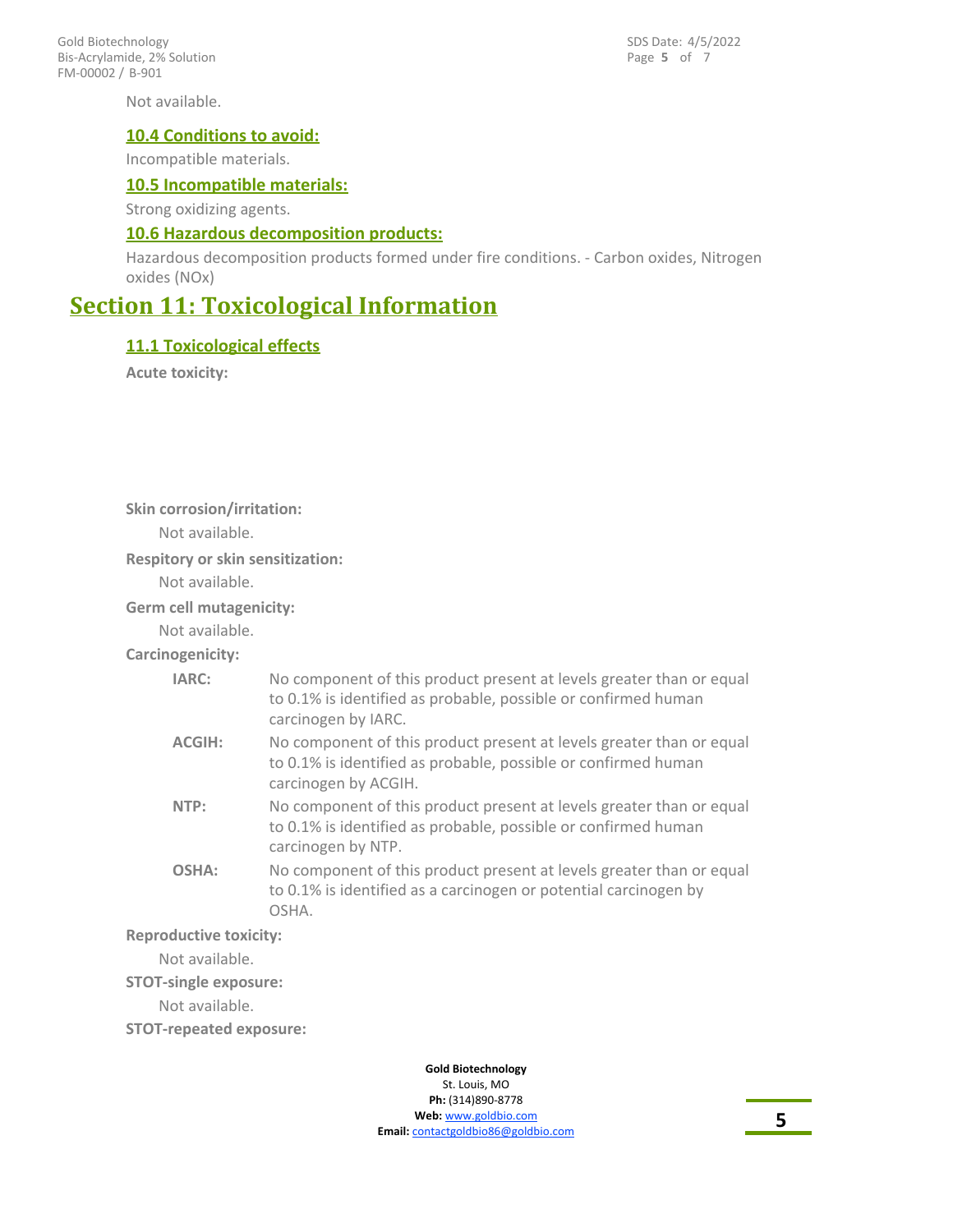Page **6** of 7 SDS Date: 4/5/2022

Not available.

**Aspiration hazard:**

Not available.

**Likely routes of exposure:**

Respiratory organs, mouth, skin, and eyes.

#### **Symptoms of exposure:**

To the best of our knowledge, the chemical, physical, and toxicological properties have not been thoroughly investigated.

# **Section 12: Ecological Information**

### **12.1 Toxicity:**

Not available.

#### **12.2 Persistence and degradability:**

Inherent biodegradability.

#### **12.3 Bioacumulative potential:**

Does not bioaccumulate.

#### **12.4 Mobility in soil:**

Not available.

#### **12.5 Other adverse effects:**

Do not allow undiluted product or large quantities of it to reach ground water, water course or sewage system

# **Section 13 Disposal Considerations**

Dispose of product in accordance with local rules and regulations.

# **Section 14: Transport Information**

### **14.1 US Department of Transportation (DOT)**

This material is considered to be non-hazardous for transport.

#### **14.2 International Maritime Dangerous Goods (IMDG):**

This material is considered to be non-hazardous for transport.

#### **14.2 International Air Transportation Association (IATA)**

This material is considered to be non-hazardous for transport.

# **Section 15: Regulatory Information**

#### **SARA 302 Components:**

SARA 302: No chemicals in this material are subject to the reporting requirements of SARA Title III, Section 302.